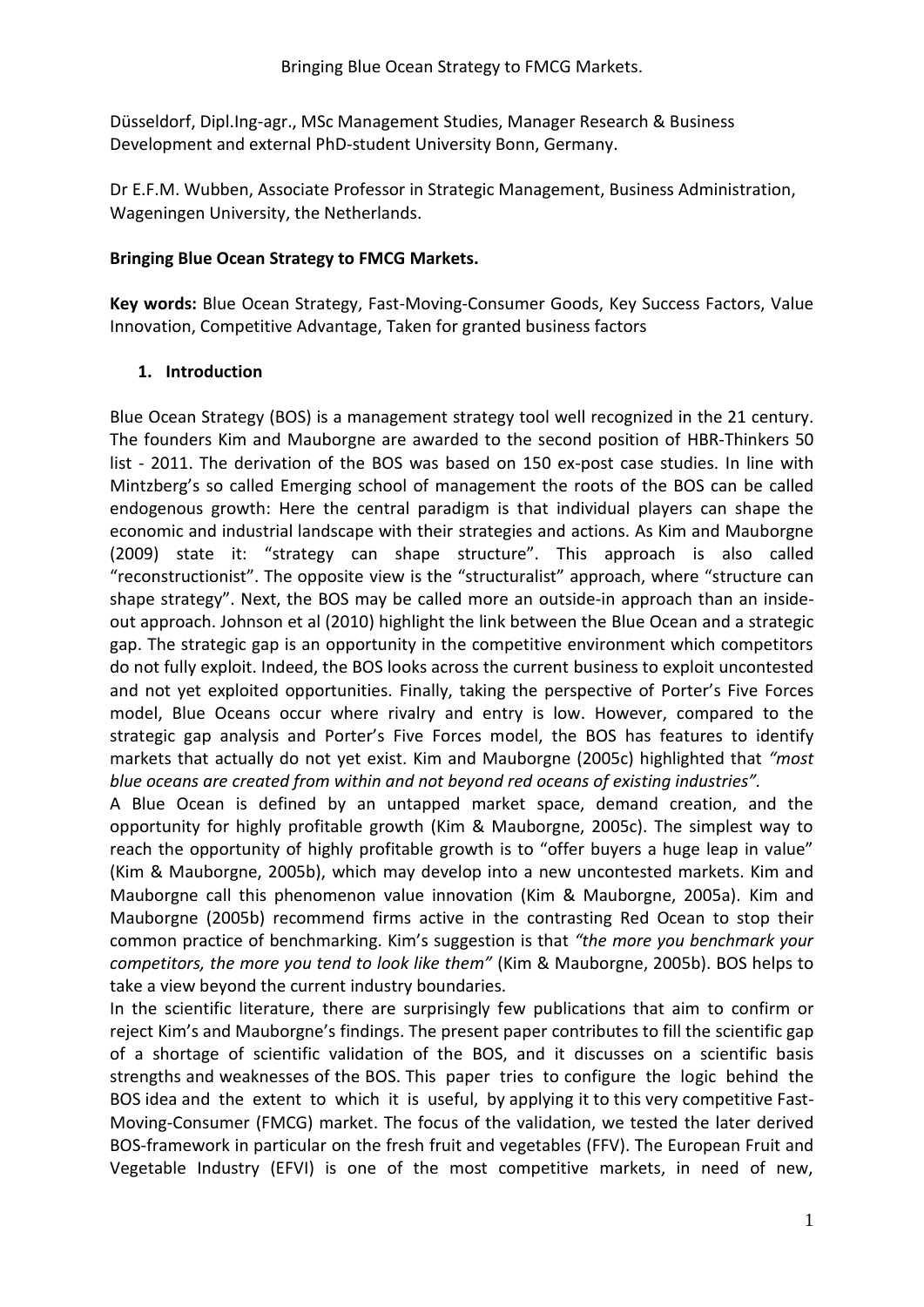uncontested markets to grow and flourish (Diop and Jaffee, 2005). Accordingly, the paper tries to answer the following research question:

Does the ex-ante application of the Blue Ocean Strategy (BOS)-framework support the identification of uncontested market space in the European Fruit and Vegetables Industry?

May the case be that the BOS-framework is strong enough to show uncontested markets even in the EFVI, managers will of course be curious to learn the related product or service. To answer the research question, the BOS-framework is first to be specified, because, surprisingly, the core publications are rather implicit on the detailed logic integrating the different tools, or expand earlier items (e.g. Ling, 2009). Next, we justify the chosen empirical research approach in the methodology section, followed by the application of the BOS-framework to identify an uncontested market space. We will demonstrate whether or not the identified strategic options have the potential to exploit untapped demand. Long-term key success factors to attract new buyer groups of fruit and vegetables are derived. Before closing the article we will discuss the adaptation necessary to bring the BOS to the FMCG markets.

#### **1.1. Blue Ocean Strategy Framework**

The core BOS-tools are the strategic canvas with old and new value curve, Six Searching Paths Framework (SSPF), Four-Actions-Framework (FAF) and Sequence of Blue Ocean Strategy (SBOS). They enable to act on an opportunity maximizing and risk minimizing way (Kim & Mauborgne, 2005c). To enable the identification of an uncontested market in the EFVI as well as in the entire FMCG market, we first developed and detailed the logic of the BOS by establishing an encompassing BOS-framework (figure 1). We systematically build the BOS-framework by reviewing the related publications of Kim and Mauborgne, with a focus on the 2005-book entitled 'Blue Ocean Strategy'. Bringing order in the sequence of tools, i.e. crafting a framework, will provide added value to the reader, as Kim and Mauborgne did not provide a detailed framework.

Using figure 1, we would like to detail the different parts of the BOS-framework and explain their function and value to derive an uncontested market space.

# *Business analysis*

One should start with the business analysis. The business analysis focuses on two areas. First, it is applied to identify the taken-for-granted business factors, on which the competition base. As result, the strategic canvas with the old value curve can be derived. Second, the execution of the business analysis allows the identification of the most suitable searching path or their combination, to derive a new market space.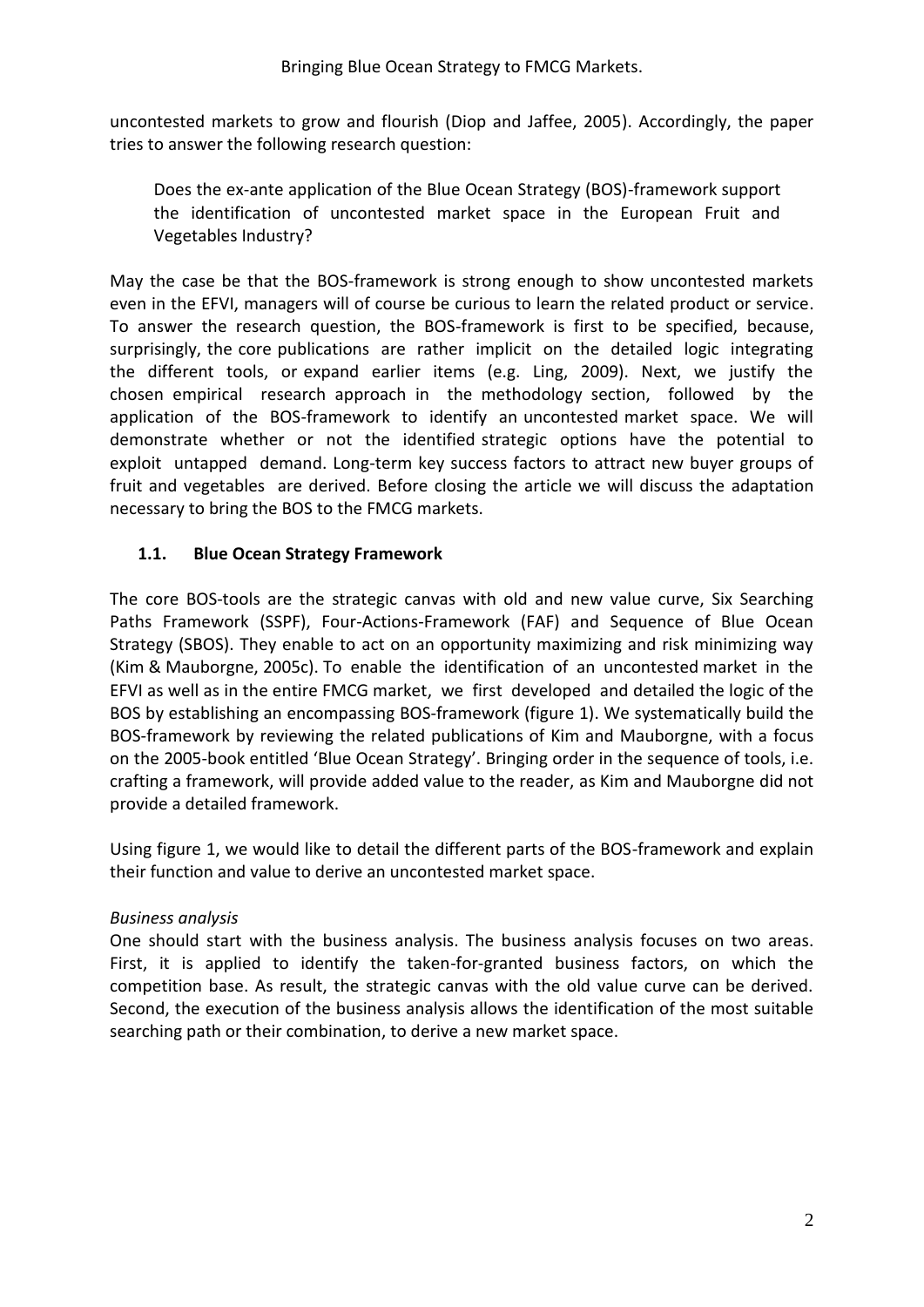#### Bringing Blue Ocean Strategy to FMCG Markets.



Figure 1: Blue Ocean Strategy Framework

#### *Strategic canvas*

Second, the strategic canvas is a diagnostic and action framework for building a compelling BOS (Kim and Mauborgne, 2005a). The strategic canvas is a diagram where on the horizontal axis the taken for granted business factors are named which the industry competes on and invests in. On the vertical axis, the offering level that buyers receive across the granted business factors is ranked from low to high. The line connecting the offering level of each business factor is called value curve (Kim & Mauborgne, 2005a). The value curve, is the main element of the strategic canvas showing the firm's relative performance across its industry's factors of competition (Kim & Mauborgne, 2005a). Taking another view on the value curve shows that the link between low and high ranking on a business factor presents, what industry offers to the customer. For changing the current or better the old strategic canvas fundamentally, the company has to apply the FAF in combination with one or more of the SSPF (Kim & Mauborgne, 2005c).

#### *Six Searching Paths-Framework (SSPF)*

Third, the SSPF gives a detailed set of questions to run the business analysis in an efficient and effective way. The first searching path of the SSPF is 'Looking across Alternative Industries' (see figure 1), which encourages managers to identify substitutes which deliver the same function and buyer revenue as their current products or services (Kim & Mauborgne, 1999 and 2004b). At the crossroads of two alternatives, the potential for a value innovation can be found (Kim and Mauborgne, 2005c). One cannot identify an uncontested market along this searching path, when there are no alternative industries and products. The second searching path enforces 'Looking across Strategic Groups'. By definition, strategic groups comprises of companies within an industry with similar strategic characteristics, following similar strategies or competing on the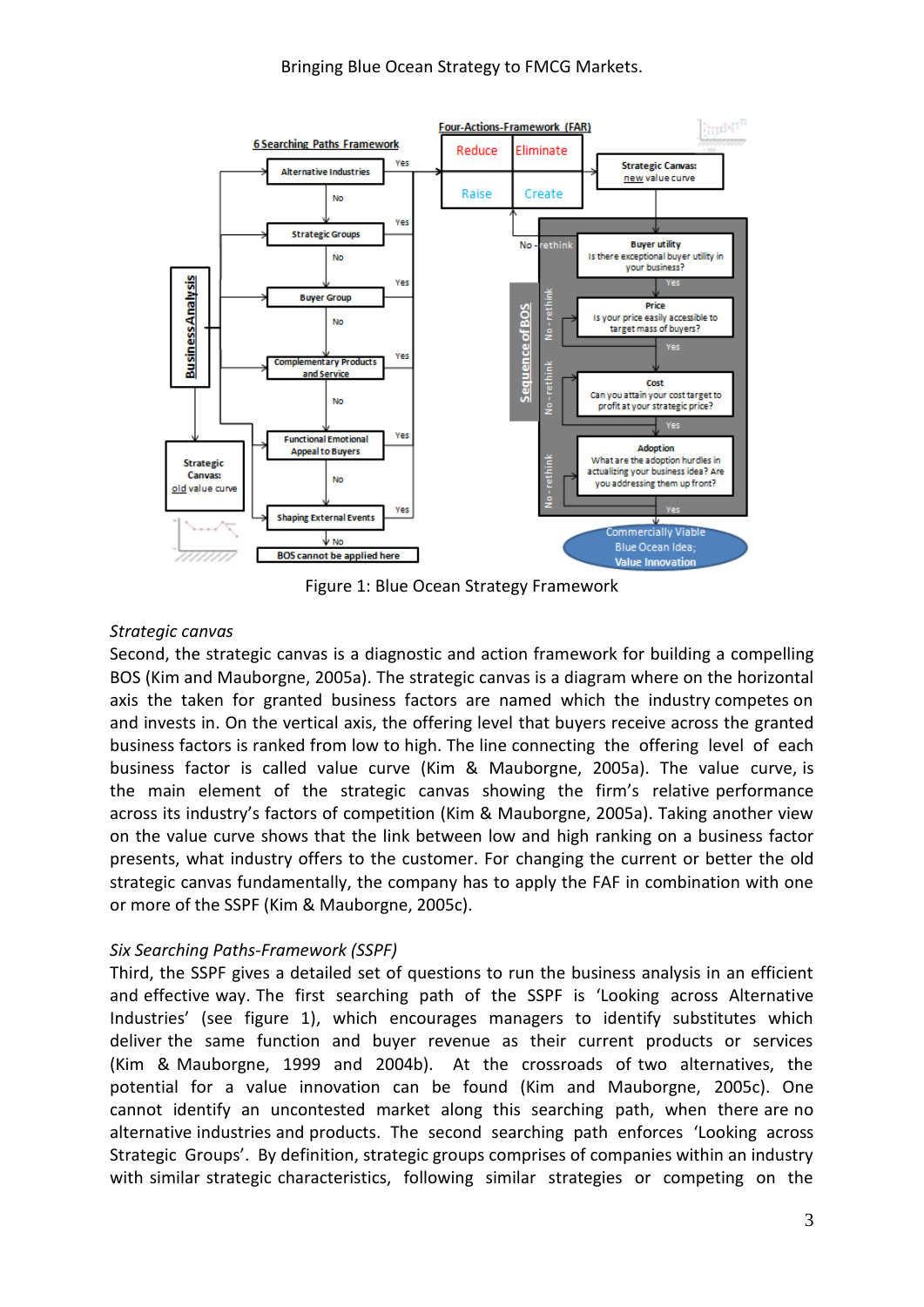similar basis (Lehmann & Winer, 2008). By using the bird's eye view the business opportunity can become clear when combining the advantages of two strategic groups, and consequently to create a new market (Kim & Mauborgne, 1999). Therefore, at least two strategic groups must be recognized in an industry. Essential to the third searching path is to broaden views to new buyer groups. Hereby, 'Redefining the industry buyer group' is the core objective. Companies in the Red Ocean typically deliver to homogenized, commonly defined buyer groups. Nevertheless, in reality there are a large number of customer types (Kim & Mauborgne, 1999). Kim and Mauborgne recommend imagining the whole consumer chain (Lehmann & Winer, 2008), to search for nonserved costumers or consumers (Kim & Mauborgne, 1999). The fourth out of six searching paths of the SSPF stimulates 'Thinking across complementary products and service offerings'. More and more products or services are sold in combination with a complementary product or service (Kim & Mauborgne, 1999). The challenge is to identify the package the costumer or consumers are searching. Companies can *"create a new market space by zeroing in on the complements that detract from the value of their own product or service"* (Kim & Mauborgne, 2004). The fifth searching path pressures managers to 'Rethink the functional-emotional appeal to buyers'. Kim and Mauborgne (1999) argue that most industries are either functionally-oriented or emotionally-oriented. Functionally-oriented industries have a price and cost focus. If the business analysis turns out that the investigated industry can already be characterized as a mix of emotional and functional orientation, then the fifth searching path cannot be applied. Adapting the marketing strategy from a strictly functional to a more emotional value proposition can lead to the identification of a new market place. The final searching path, number six, called 'Shaping external events' promotes the participation in external events with the appeal to influence future developments for customers towards projected new value added products and services. External trends direct the business environment by promoting new technological trajectories and they disrupt ongoing businesses (Tidd, Bessant, & Pavitt, 2005). This sixth searching path it is the most difficult one in finding a Blue Ocean (Kim and Mauborgne, 1999).

The advantage of the SSPF is the systematic, enforced revision of established business practice. At least one out of six searching paths must be applicable to the EFVI to derive the uncontested market space, and allow for further specification of the product or service and the related business model in the later stages of the BOS-framework. Under the circumstance that none of the six searching paths can be applied, the BOS cannot be applied to the industry and manager can stop at this point with conducting the BOSframework.

#### *Four-Actions-Framework (FAF)*

Fourth, after the finalization of the business analysis, including the execution of the SSPF, the FAF supports the decision maker to reduce, to eliminate, to raise and to create the demanded and yet not offered business factors to derive an uncontested market space. The FAF supports the characterization of the Blue Ocean, based on the single business factors. Additionally, the FAF is needed to elaborate the new business concept(s). The FAF, implicates four possible actions either to create new value for the buyer or to increase the buyer utility considering the new business concept, derived by means of the SSPF (Kim & Mauborgne, 2004). The aim of the authors is to pursue both differentiation and low cost by "Reducing", "Eliminating", and "Raising" already existing taken for granted business factors, and additionally "Creating" new ones (Leavy, 2005). "Reduce" and "Eliminate" are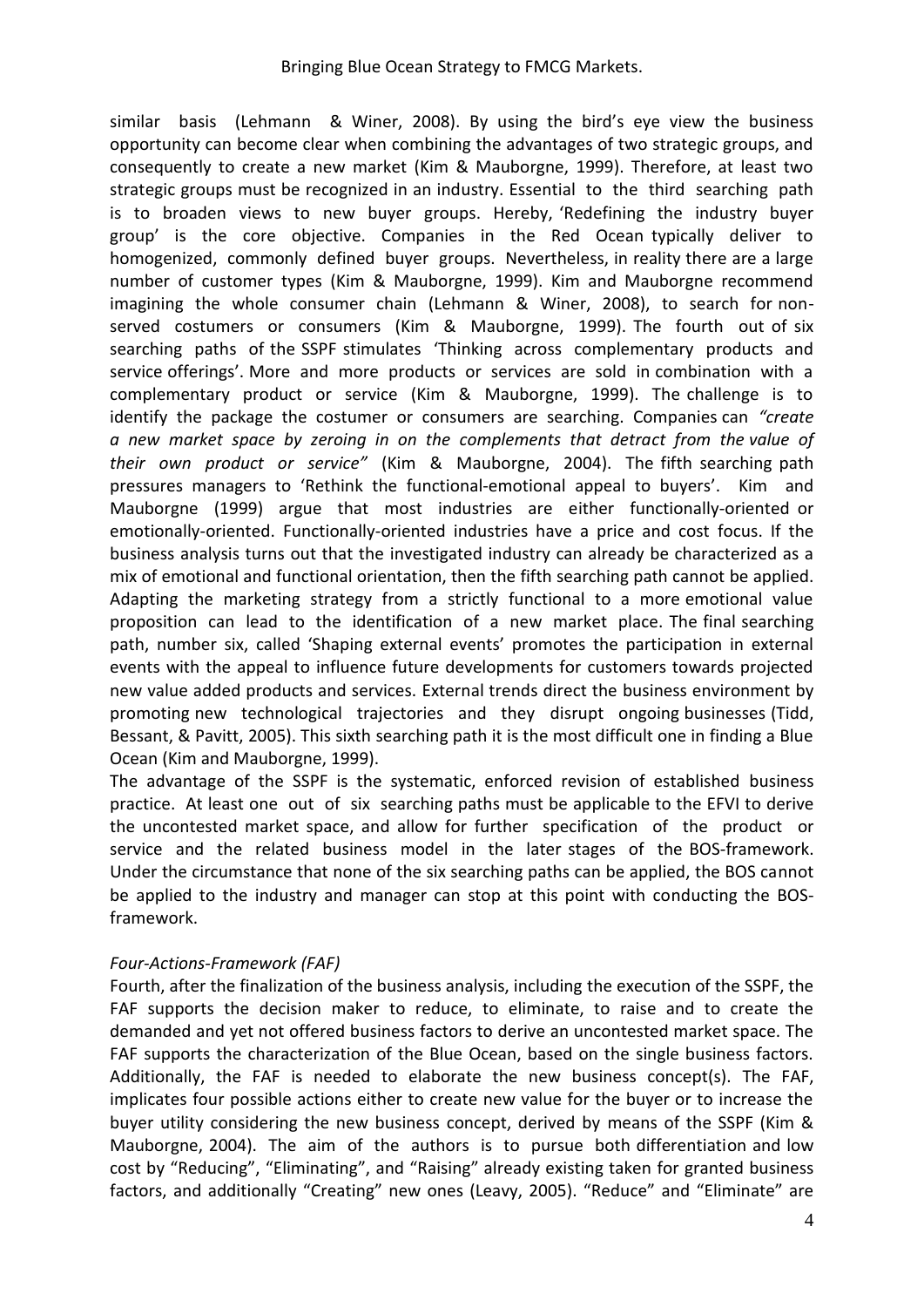focused on business factors which are taken for granted (Leavy, 2005), with the aim of reducing costs compared to competitors (Kim & Mauborgne, 2005a). One should "Eliminate" business factors which deliver no added value for the new business concept. Business factors are "Reduced", when they still add to the success of the new business, but may have a slightly lower prominence. In contrast, "Create" and "Raise" are focused on facilitating actions delivering added value and superior performance (Leavy, 2005). The action "Raise" is restricted to taken for granted business factors which should be raised, because, although hardly valued by the industry, they have a significant influence on the buyer utility. Finally, the creation of factors is required when one needs to establish a new source of value for the buyer. Raised and created business factors mainly promote the differentiation focus. They enable the realization of the characteristics of the new business. In summary, the incentive behind the FAF is to increase the buyer's revenue and to generate new demand (Leavy, 2005). By means of the FAF one can derive the key success factors for the new business concept.

# *Sequence of Blue Ocean Strategy (SBOS)*

Fifth, after weighting the old taken for granted business factors under the perspective of the new product or service, and adding new business factors, enables to characterize the Blue Ocean in detail. Nevertheless, the new product or service need to be evaluated systematically on the following four items: buyer utility, price, cost, and organizational adoption, e.g. cognitive or motivational challenges. If and only if all four hurdles can be overcome, then the product or service is a commercially viable Blue Ocean-idea, a feasible value innovation. For reasons of space and priority we will not detail this SBOS here any further.

In principal, the encompassing BOS-framework with the five essential building blocks supports the identification, and determination of old and new taken for granted business factors, the new business concept, the related new key success factors, and the assessment of the newly identified product or service. Having established the detailed logic integrating the different tools comprising the BOS-framework, we are able to investigate the strength of the BOS-framework applying it to the saturated EFVI. But first we give a short introduction in the FMCG market.

# **1.2 FMCG-Markets – subsector fresh fruit and vegetables**

Fresh fruit and vegetables are by definition fast moving consumer goods. The fresh fruit and vegetable industry is a subsector of the of the Fast-Moving-Consumer-Goods industry. Already in 1994 Fiedland stated that firms active in the EFVI are maintaining the role of price-takers, which holds true up until today. The supply side of the EFVI is getting more and more concentrated. The number of fruit and vegetable growers in the EU has been declining for decades (Zuurbier, 1999). The reason is the improvement in farming techniques leading to higher productivity levels and large-scale farming. Growers or suppliers selling and marketing fruit and vegetables face a high substitution rate of their products. The homogeneity of products leads to the high substitution rate and absence of consumer brands forces this situation. Overall, this supports the switching between the suppliers' products at the shelf space. This is promoted by the absence of innovation in the sales & marketing, as well as packaging or production. Regarding the buyer side of the markets, the retailer buying power is increasing because of consolidations. In Europe, 15 buyer groups account for 70% of the whole FFV quantity. Retail is calling for year-round supply which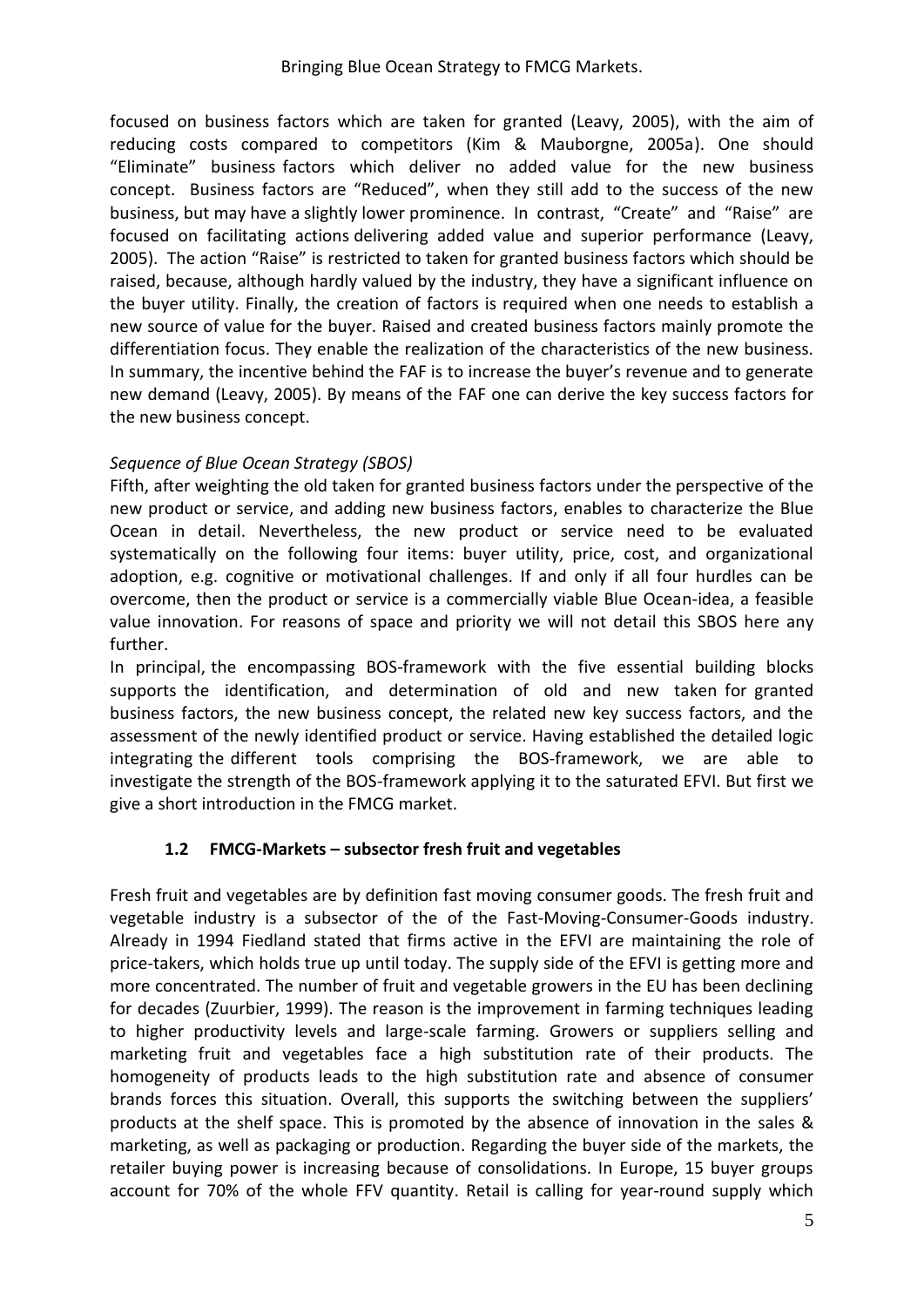often requires suppliers having access to global sourcing (Cook, 1999 & Wilson, 1996). The buyer groups are mainly the large retailers, like Metro Group, Lidl, Aldi, Albert Heijn, Tesco, Coop, Migros, Carrefour, and etcetera.

### **2. Research Methodology**

Since the aim of this study was to investigate the applicability of BOS to FMCG markets, a two-stage research strategy was employed. Figure 2 presented the detailed research strategy.



Figure 2: Two stage research strategy

During the first stage, via desk research and top management interviews, qualitative primary data were gathered to set up the strategic canvas with the old value curve. Less specific information about taken for granted business factors and their impact in the EFVI were available in the scientific literature. Therefore we did an in-depth business analysis, part of the BOS-framework, where we used a comparative case study research because several interrelated cases were scrutinized (Verschuren & Doorewaard, 2005). Additionally, we investigated which of the six searching paths is applicable by running the first stage. In-depth interviews with top executives of respective cases combined to public company information was considered to be the most valuable data collection method (Lincoln and Guba, 1985). Complementary, we collected secondary industry level-data from related scientific articles to triangularize data to strengthen the quality of our findings (Yin, 2005; Lincoln and Guba, 1985; Meason, 1996).

The second stage of the empirical research comprises of a structured survey, to test the BOS-tools, the FAF and the SBOS, by searching for the existence of an uncontested market space. The survey can be specified as cross-sectional-research, because the *"material is gathered at a certain moment in time from one and the same group"* (Verschuren & Doorewaard, 2005). The data–set comprises of all companies active in the EFVI. A probability-sampling design was conducted, which has the advantage that random sampling is maximized (Verschuren & Doorewaard, 2005). The quantitative questionnaire, including 25 seven point Likert-scale questions, was send to 299 EFVIcompanies. The realized response was 24 , indicating a response rate of eight percent. Nevertheless, the response may be understood as sufficient, because it was not the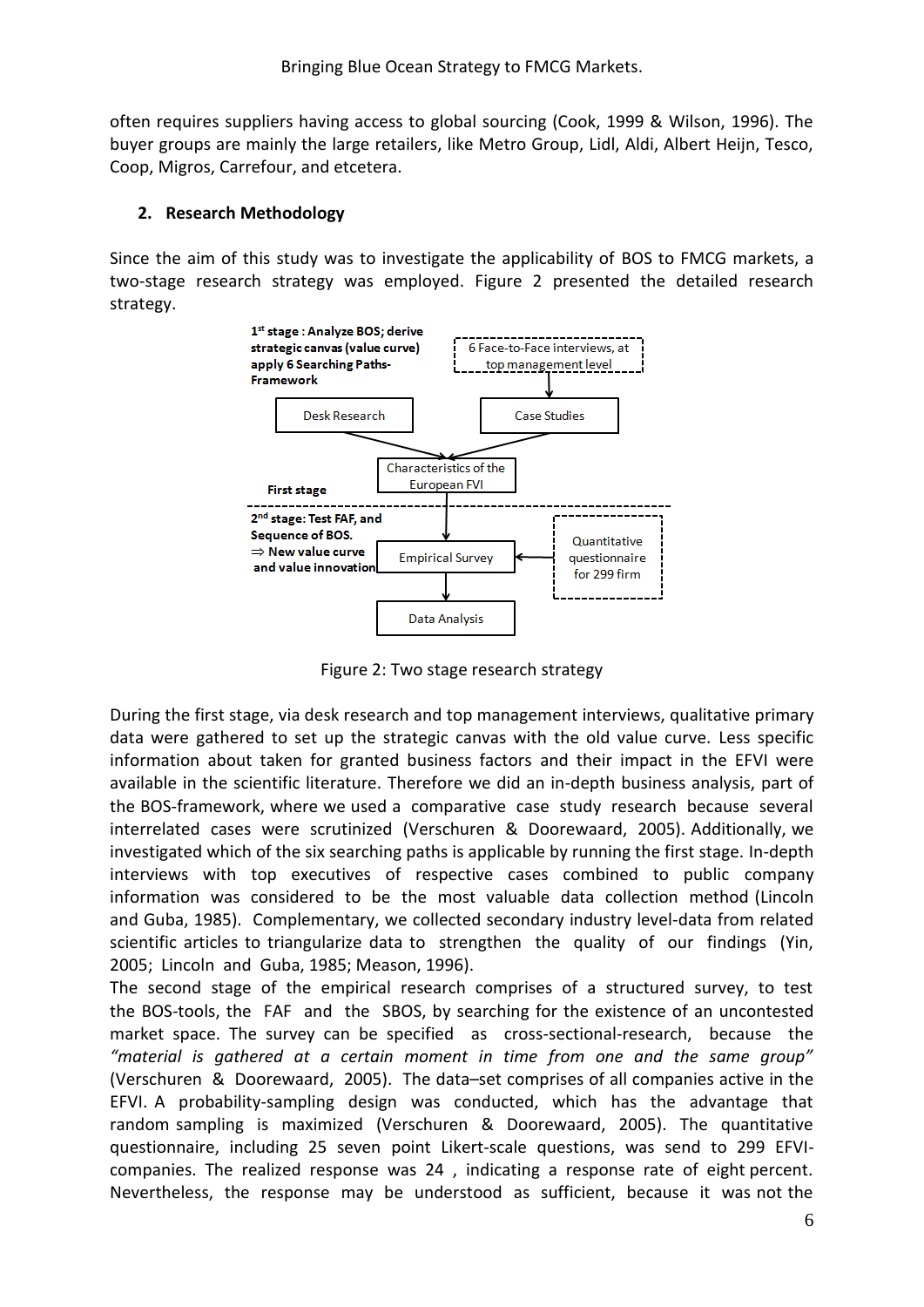intention to get a representative opinion on the EFVI, but to learn whether the BOSframework is strong enough to identify uncontested market spaces in the EFVI. In the next paragraph the results of the two stage research strategy are shown.

# **3. Results**

We present the necessary findings on the prior described BOS-framework, with the ambition to test the applicability. The strategic canvas with the old value curve derived on the business analysis results and the new value curve based on the results of the FAF. The applicable searching paths are highlighted as well. Finally, the new product  $-$  Youngfruit  $-$  is presented and the results of the SBOS are shown.

# **3.1. Taken for granted business factors**

The presented results base on the first research stage. To derive the taken granted business, the interviewees were asked to assess their named taken for granted business factors on a scale from 1 to 7 with  $7$  = "highly determined" and 1 "lowly determined" on the firm's business. In table 1 the five most frequently named taken for granted business factors are presented: quality, logistic, price per kg, service and assortment. These are the parameters on which the old value curve in figure 4 roots.

|         |   | <b>Business Factors</b> |                |              |                |                   |
|---------|---|-------------------------|----------------|--------------|----------------|-------------------|
|         |   | Quality                 | Logistic (JIT) | Price per kg | <b>Service</b> | <b>Assortment</b> |
| Cases   |   |                         | ь              |              |                |                   |
|         |   | 6.5                     |                |              |                |                   |
|         |   |                         |                |              |                |                   |
|         |   |                         |                |              |                | 6.5               |
|         |   | 6                       | 6              | 6.5          |                | b                 |
|         | 6 |                         |                |              |                |                   |
| average |   | 6.3                     | 6.2            | 6.6          | 4.3            | 5.8               |

Table 1: Evaluation of the prioritized taken for granted business factors.

# **3.2 Applicable searching paths**

The business analysis on the SSPF turned out that four out of six paths are applicable to the EFVI. Table 2 shows the applicable searching paths. The first searching path "across alternative industries" is applicable to identify an uncontested market space. We established that at least one alternative to fruit and vegetables exists, sweeties. As at least two strategic groups must exists, the business analysis turned out that the identified strategic groups and their products deliver no basis to identify an uncontested market space by combining the products of the three identified strategic groups. All three strategic groups traded fruit and vegetables and the consumer were not capable to trace back the product to one of the three groups. Consequently, the second searching path, across strategic groups, does not lead to the identification of a Blue Ocean in the EFVI. The application of the third searching path, redefining the industry buyer groups, enabled to identify a yet not served consumer. The interviews turned out that the buyer group 'children' is not served at the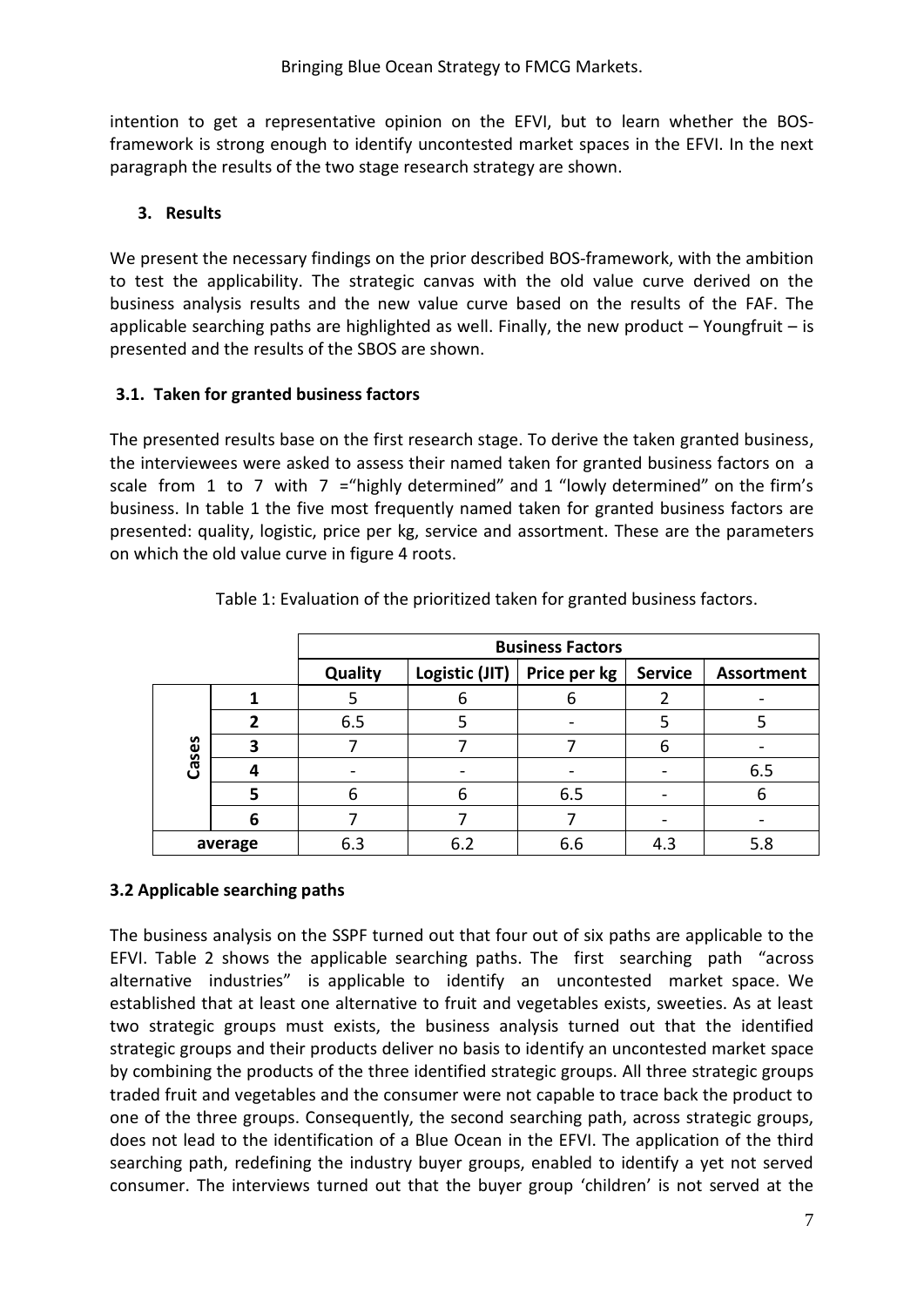Bringing Blue Ocean Strategy to FMCG Markets.

moment. The possibility exists to derive an uncontested market space based on the third searching path. Children as new buyer group were identified beyond food processors and food services agencies. The new buyer group can be defined as the second group Kim and Mauborgne defined "Refusing non-customers who consciously choose against the current market". Actually, the majority of children refuses fresh fruit and vegetables, but prefers sweeties. The application of the fourth searching path, looking across complementary products and services, is possible. The interviewees stated, give a ways, e.g. pictures of soccer stars, as a complementary product. Consequently, the possibility exists to derive an uncontested market space based on the fourth searching path, by combining fresh fruit and vegetables with give a ways, such as soccer star pictures.

| <b>Searching paths</b>                | <b>Applicable</b> | Reason                                                                                    |
|---------------------------------------|-------------------|-------------------------------------------------------------------------------------------|
| Looking across alternative industries | <b>YES</b>        | Alternatives exist to satisfy the appetite -<br>5 out of 6 interviewees stated sweets for |
|                                       |                   | fresh fruit as substitute                                                                 |
| Looking across strategic groups       | NO.               | Only one strategic group exists. 6 out 6                                                  |
|                                       |                   | interviewees agreed that the consumers                                                    |
|                                       |                   | can not trace back the product to a                                                       |
|                                       |                   | strategic group.                                                                          |
| Redefining the industry buyer group   | <b>YES</b>        | New potential buyer groups exist.                                                         |
|                                       |                   | Children as new buyer group were named                                                    |
|                                       |                   | by 4 out of 6 interviewees.                                                               |
| Looking across complementary          | <b>YES</b>        | A huge number of complementary                                                            |
| products and service offerings        |                   | products and services exists, which can                                                   |
|                                       |                   | be added to fresh fruit, e.g. give a ways.                                                |
| Rethink the functional and emotional  | <b>NO</b>         | The interviewees stated that the                                                          |
| appeal to buyer                       |                   | orientation of the fruit and vegetable                                                    |
|                                       |                   | industry is both, functional and                                                          |
|                                       |                   | emotional.                                                                                |
| Shaping external events               | <b>YFS</b>        | Three trends (snack movement, healthy                                                     |
|                                       |                   | and low fat products, sustainable                                                         |
|                                       |                   | product) have the potential to derive an                                                  |
|                                       |                   | uncontested market space.                                                                 |

Table 2: Applicable searching paths to Fruit and Vegetables Industry.

The fifth searching path, rethinking the functional and emotional appeal to buyers, does not lead to the identification of an uncontested market space, because the orientation of the industry is a mix of both functional, price and cost focus, and emotional, healthy food, orientation. Four out of six interviewees stated this circumstance. The sixth searching path, participation in shaping external events, suits the characteristics of the European FFVI. Several trends occur, some are already served by the industry, only one is not fully exploited, food snacks. Here the potential for deriving an uncontested market space exists. Consequently, the sixth searching path is applicable on the European EFVI. After running the business analysis on the SSPF, we can highlight that four out of six searching paths have the potential to lead to an uncontested market space.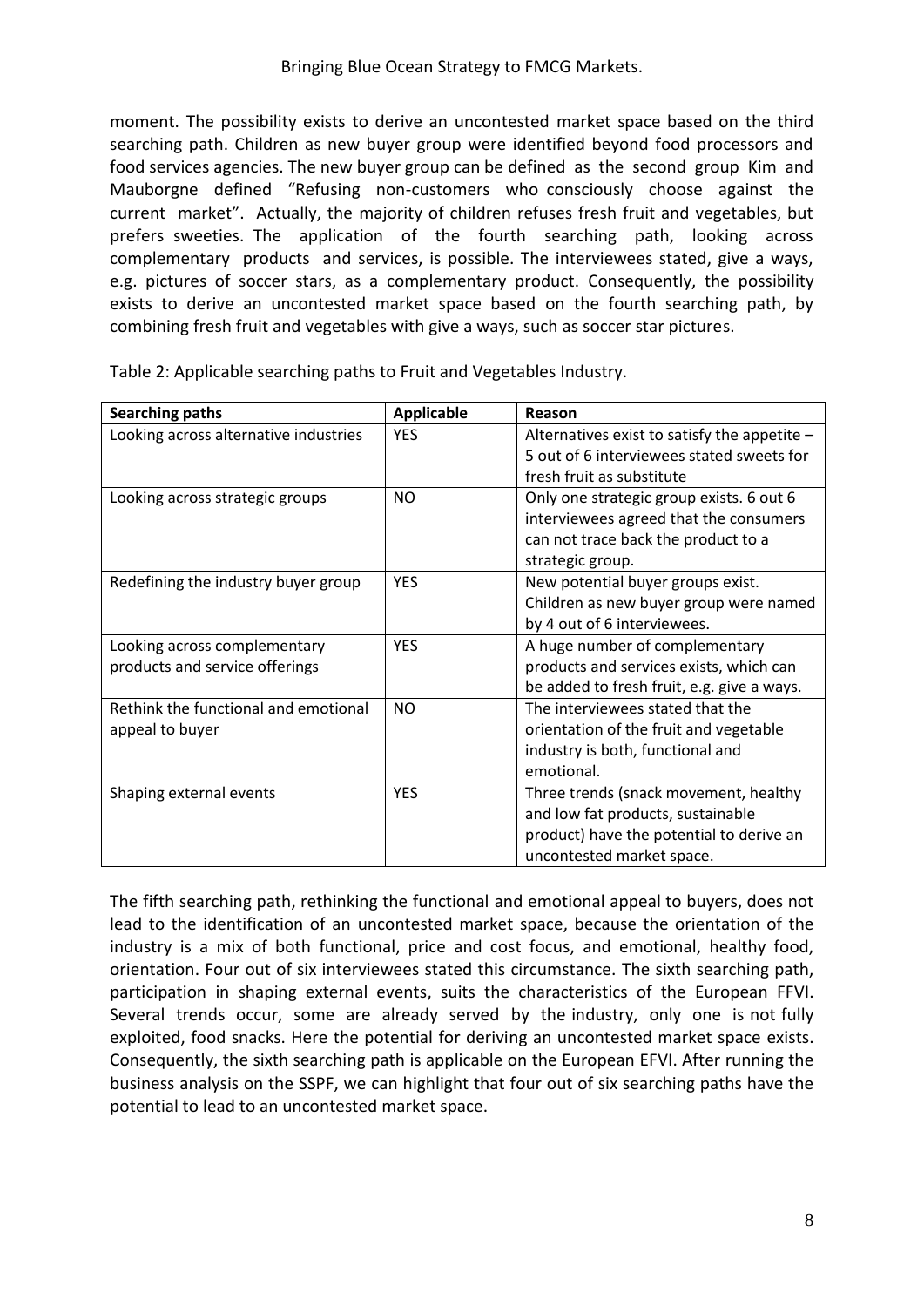#### **3.4 Strategic canvas with new value curve**

The new uncontested product  $-$  Youngfruit  $-$  is visualized by the new strategic canvas (figure 4). The old taken for granted business factors are illustrated by the grey line in figure 4, old value curve, in which the average scores of table 1 are used.

The derived dashed line in figure 4 bases on the application of the FAF, which was included in the questionnaire in the second research stage. Based on the answers of the respondents the following business factors are eliminated, reduced, raised and created. In figure 3 the outcome of the FAF is presented.



Figure 3: Four-Actions-Framework

Based on the question *"Which of the factors that the industry takes for granted should be eliminated to enable the new business model – Youngfruit - ?"*, 9 out 14 respondents stated to eliminate "price per kg" and 11 out of 14 respondents would like to eliminate "assortment". The answers to the question *"What factors must be reduced or raised for setting up the new business- Youngfruit - ?"* on a scale from 1 to 7, with 1 = "lowly determined" and  $7$  = "highly determined" for the new business, turn out the following results: quality (new average 5.69; old average 6.3), logistic (5.31, 6.2) and service (5.19, 4.33).



Figure 4: New value curve characterizing – Youngfruit –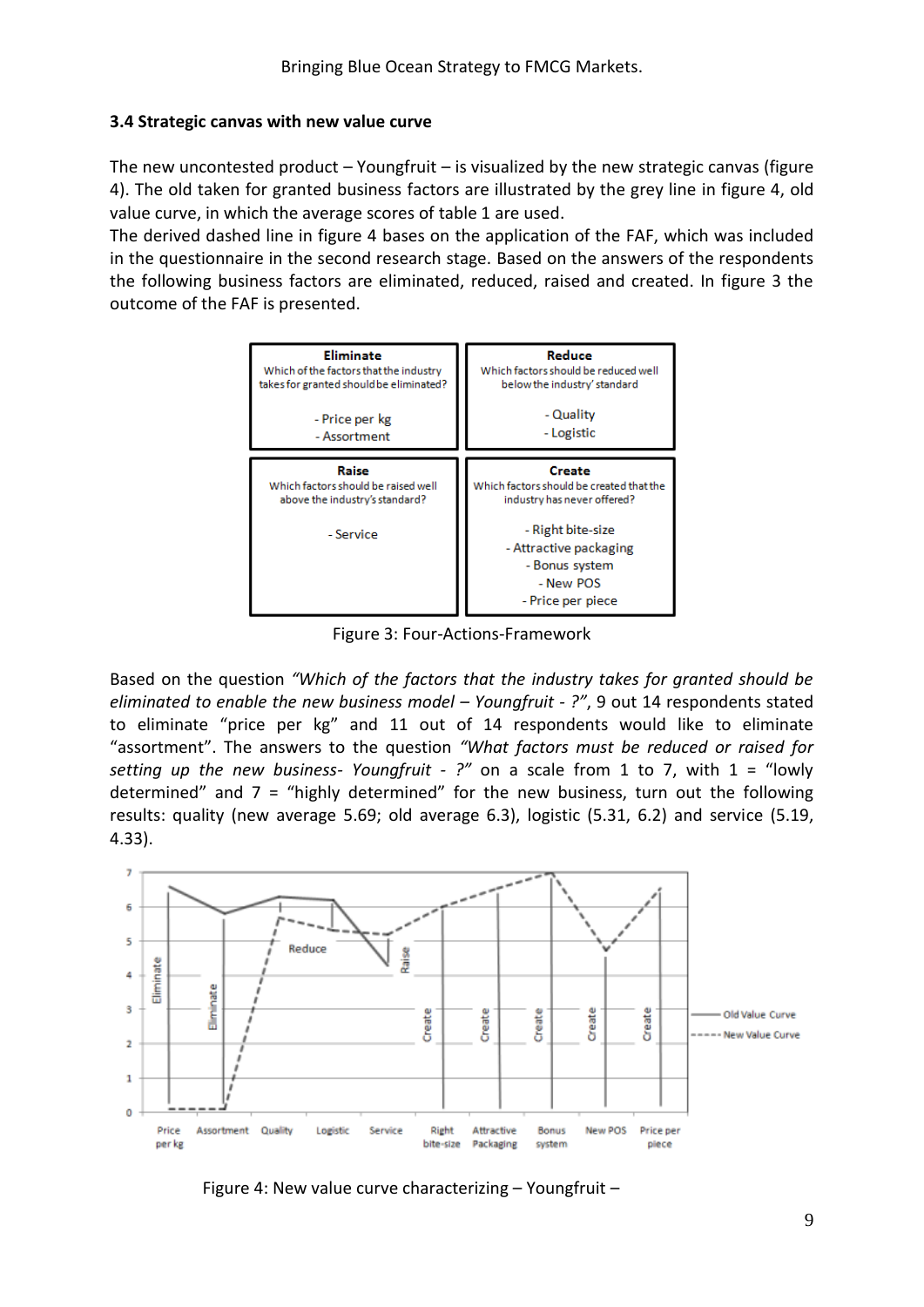To derive the business factors which should be created, the respondent received a list of possible new business factors in combination with this questions *"Which factors should be created that the industry has never offered to be successful in the new business?"*. Based on the most frequently answers, the main characteristics of the new value curve were derived right bite-size (12 out of 14), attractive packaging (14 out of 15), bonus system (14 out of 14), new POS (9 out 14) and selling price per piece (14 out of 15). The value of 7 on the y-axis was reached by 100% overlap between yes-answers and the number of respondents (e.g. 14 out of 14).

# **3.5 Sequence of the BOS**

The characteristics of Youngfruit are defined by the previous steps. Now the SBOS is used to analyze whether Youngfruit is a viable Blue Ocean idea. Youngfruit is assessed on buyer utility, price, cost and organizational adoption, to properly align the whole business system (Kim & Mauborgne, 2005a). On buyer utility, the respondents state (7-point scale) that Youngfruit has exceptional buyer utility (average: 5.93). The respondents also suggest to select a price slightly higher than the comparable product sweeties, which is accessible to the targeted buyers (5.64). Further, the respondents assessed Youngfruit as profitable (5.69). Finally, the adoption hurdles in realizing the proposition can be overcome (5.55). It can be concluded that the four conditions in the SBOS can be satisfied confirming that the new product is a commercially viable Blue Ocean-idea, because the previous means are above 5.5. Further, the assessment indicates that the product can be characterized as a value innovation. The uncontested market space 'Youngfruit', derived by the SSPF, and the characteristics of the value proposition, identified by the FAF, may lead to a new product for the new buyer group, namely children and teenagers. Additionally, sixteen respondents assessed the potential to reach competitive advantage by implementing business models related to the business proposition related to 'Youngfruit'. The respondents state it has a 'high potential' for a competitive advantage, with a mean of 2.00 on a 5 point scale  $(1 = \text{very high potential } 5 = \text{very low potential})$ , and a standard deviation of 1.1.

Based on our findings we can answer our research question *"Does the ex-ante application of the Blue Ocean Strategy (BOS)-framework support the identification of uncontested market space in the European Fruit and Vegetables Industry?"* with yes. Consequently, Kim's and Mauborgne's hypothesis *"in any industry, no matter how competitive it is, a company can create a Blue Ocean of uncontested market space"* can be confirmed. Nevertheless, there are few a discussion points we would like to introduce to you.

# **4. Discussion**

The application of the encompassing BOS-framework enables us, on the first view, to derive at least a new product with new features. However, this new features lead to a value proposition. It promotes the consumption of fruit targeted to children and teenagers. The SBOS confirmed that our derived uncontested market space – Youngfruit – is a viable Blue Ocean. Nevertheless, the application of the BOS-framework has weakness as well as strength. Strengths and weaknesses are shown in table 3.

BOS has at least two clear strengths to be mentioned. First, BOS-framework supports thinking beyond industries routines and taken for granted business understanding, to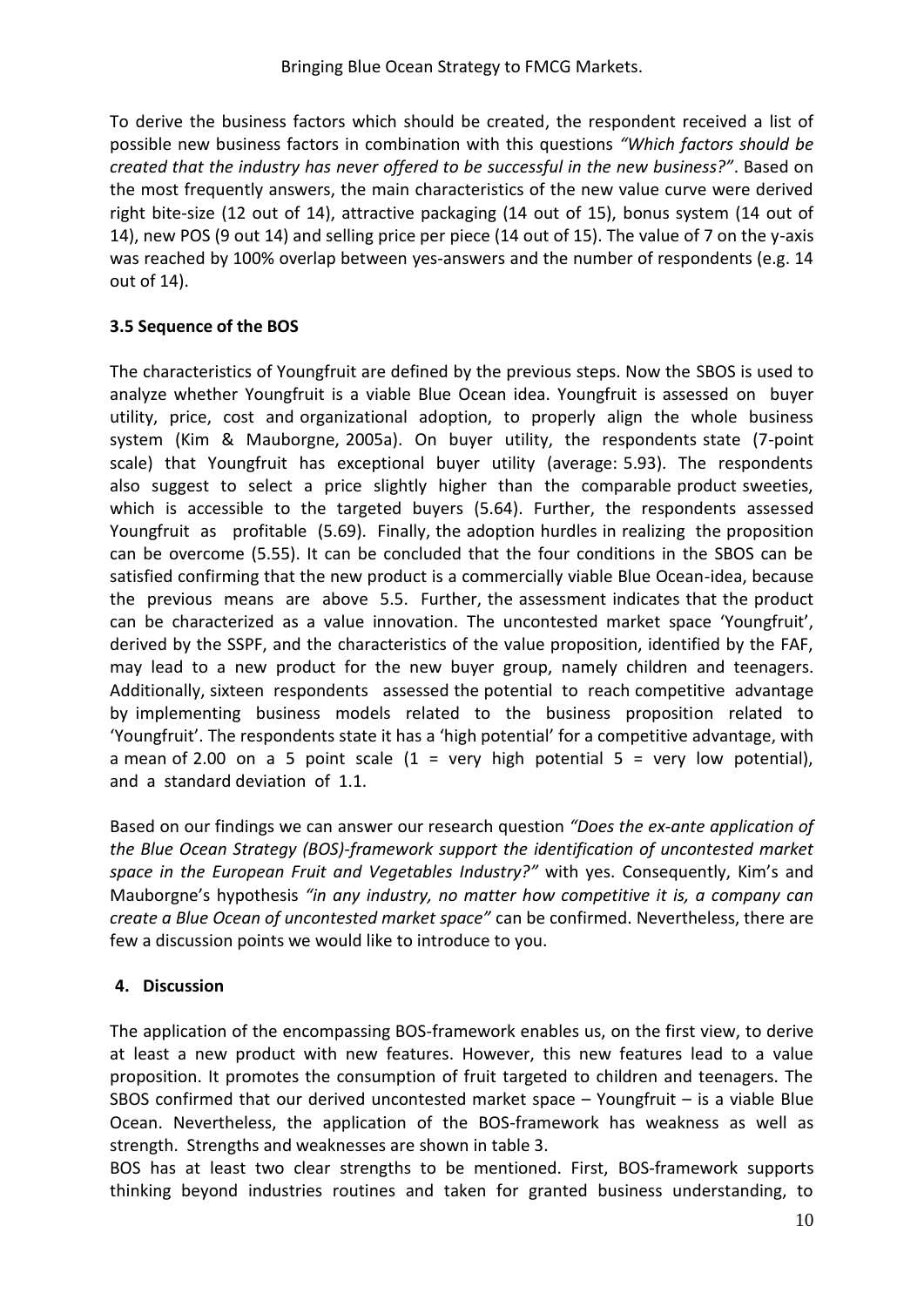reinvent industry life cycles. Second, the BOS-framework enables to derive a new product or service with new features targeted to a new buyer group. The available tools facilitate the ex ante derivation of a new service and market, for example in the seemingly saturated FMCGmarket.

| <b>Strength</b>                                  | <b>Weakness</b>                                  |
|--------------------------------------------------|--------------------------------------------------|
| BOS supports thinking beyond industries          | At least two searching paths must be applied to  |
| routines and taken for granted business          | derive an uncontested market space.              |
| understanding, to reinvent industry life cycles. |                                                  |
| The tools brought together in the BOS-           | Only the application of the first searching will |
| framework enables to derive a new product or     | not lead to an uncontested market space.         |
| service.                                         |                                                  |
|                                                  | Taken for granted business factors are too much  |
|                                                  | in the focus of the Four-Actions-Framework.      |
|                                                  | The necessity to overcome adoption hurdles       |
|                                                  | within the tool - Sequence of BOS - should not   |
|                                                  | hamper the Blue Ocean idea.                      |
|                                                  | Weak association of uncontested market space     |
|                                                  | with value innovation.                           |
|                                                  | Differences between taken for granted products   |
|                                                  | factors and industry factors is not taken into   |
|                                                  | account.                                         |

Table 3.: Strength and Weakness

Turning the view to the weaknesses, we see there some potential to strengthen and to detail the original BOS-tools. Regarding the SSPF, it seems, first, questionable whether the first searching path, i.e. across alternative industries, makes the competition irrelevant. Turning to the case of Youngfruit, by combining a comparable product (i.e. sweeties) with the already sold product (i.e. fresh fruit), one links the new product to existing products. Youngfruit runs into competition with both an existing product and a comparable product. In comparison, targeting the new product to a new buyer group (path two) more directly entails the potential to find a new market. The second weakness concerns that deploying one searching paths in isolation will hardly enable the derivation of an uncontested market space. Additionally, the necessity of combining at least two paths arose. The incentive to combine the most efficient attributes of two alternative industries goes hand in hand to satisfy a yet untapped demand.

Furthermore, the FAF seems to overemphasize the taken for granted business factors in determining the characteristics of a product which the industry has never offered before. The application of the current FAF seems to promote innovations close to the already existing products. In the case of taken for granted business factors, it should be distinguished between taken for granted factors concerning the product or service and the industry. In the FMCG-industry we identified, that there is a huge difference between industry and product factors, which is different from automobile industry.

Finally, the SBOS emphasizes the necessity to overcome adoption hurdles. This contradicts Kim's and Mauborgne's claim - strategy shapes industry structure - (Kim and Mauborgne, 2009). Therefore, adoption hurdles should not prevent or hamper the identification of a viable BOS-idea.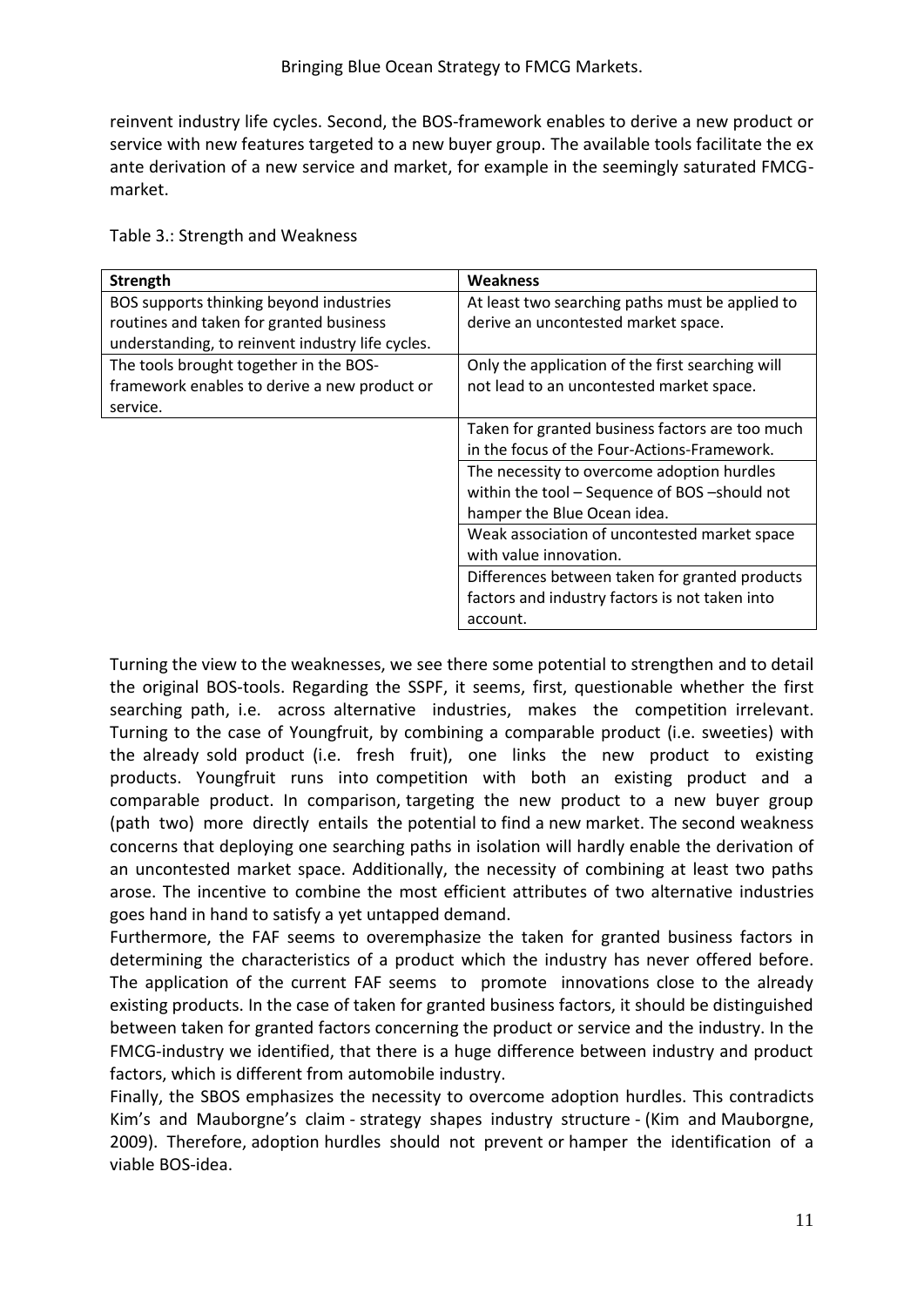Apart form these weaknesses we would like to state that the linkage between uncontested market space and value innovation should be re-assessed. Marketing a new product under low cost pressure is only necessary in saturated markets. But then the derived product is not an uncontested market. One will agree, however, that differentiation relates to competition with an existing product or service, which should be irrelevant with a value innovation. Moreover, a strong value innovation for customers can make cost-cutting irrelevant. The BOS and the value innovation do not need to lower costs, but it should result in a vision on an uncontested market space and a viable value proposition.

For further validation of BOS it is important to investigate the ex-ante application of the BOS on other FMCG markets, for example on meat and milk. Of interest is whether the hypothesis of Kim and Mauborgne *"in any industry, no matter how competitive it is, a company can create a Blue Ocean of uncontested market space"* holds true in other FMCG markets too.

#### **5. References**

Cook, R. (1999) An Overview of Key Food Industry Drivers: Implication for Fresh Produce Industry . Journal of Food Distribution Research , pp. 1-4.

Diop, N. and Jaffee, S.M. (2005), "Fruits and Vegetables: Globale Trade and Competition in Fresh and Processed Product Marktes", Aksoy, M.A. and Beghin, J.C. (Ed.), Global Agricultural Trade and Developing Countries, The World Bank, Washington, D.C., pp. 237- 257.

Friedland, W. (1994) The Global Fresh Fruit and Vegetable System: An Industrial Organization Analysis. In P. McMichael, The Global Restructuring of Agro-Food Systems (pp. 173-189) Ithaca and London : Cornell University Press.

Johnson, G., Scholes, K., & Whittington, R. (2010) Exploring Corporate Strategy. 9th edition, London; UK: Pearson/Prentice Hall

Kim, W. C. and Mauborgne, R. (1997), "Value innovation: The strategic logic of high growth", Harvard Business Review, Vol. 82 No. 7-8, pp. 103 - 112

Kim, W. C. and Mauborgne, R. (1999), "Creating new market space: A systematic approach to value innovation can help companies break free from the competitive pack", Harvard Business Review, Vol. 77 No. 1, pp. 83-93.

Kim, W.C. and Mauborgne R. (2004a),"Blue Ocean Strategy," Harvard Business Review, Vol. 82 No. 10, pp. 76-84.

Kim, W.C., Mauborgne, R. (2004b), Blue Ocean Strategy: How to create uncontested market space and make the competition irrelevant, Harvard Business Press, Boston, USA.

Kim, W.C. and Mauborgne, R. (2005a), "Blue Ocean Strategy: from theory to practice", California Management Review, Vol.47 No.3, pp.105-121.

Kim, W. C., Mauborgne, R. (2005b), "Meet the MasterMinds: W. Chan Kim and Renèe Mauborgne: How to Make Your Competition Irrelevant", available at: www.managementconsultingnews.com/pdf/interviews/kim\_mauborgne\_interview.pdf

(accessed May 2009)